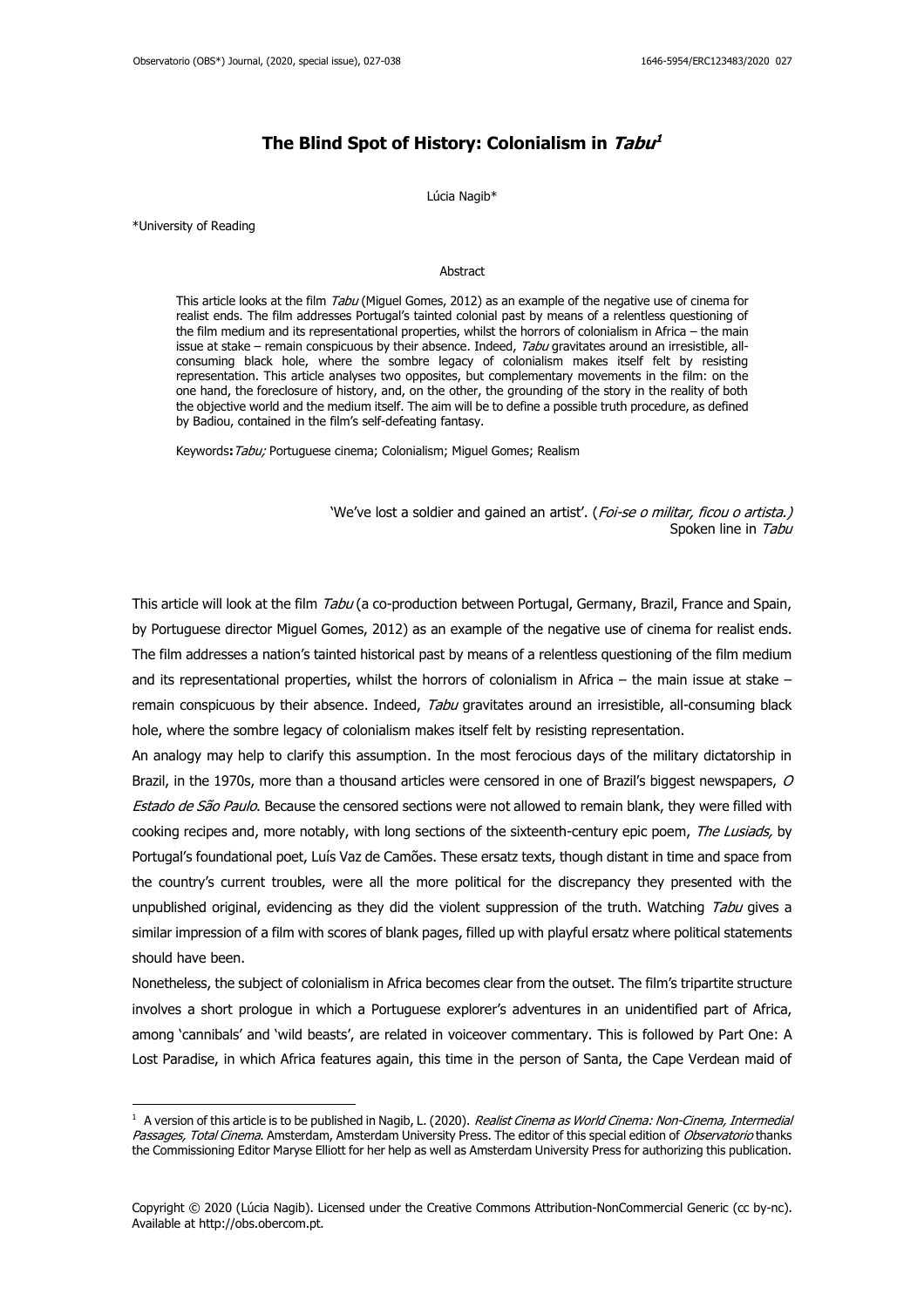semi-senile and openly racist Aurora, who lives next door to the episode's third protagonist, Pilar, in presentday Lisbon. Finally, Part Two: Paradise, the longest episode in the film, is a flashback to Aurora's youth, entirely set in Africa. In all three parts the unequal relationship between colonisers and colonised is of the essence, and yet colonialism itself is never touched upon. Instead, whenever verging on that territory, the story is drawn back to the characters' private realm. Thus, for example, the explorer's expedition in Africa is explained as motivated by the loss of his beloved wife, rather than by any mission of conquest. In particular, Aurora's long-winded life story, told in flashback in minute detail in Part Two, involving love affairs, hunting, gambling and a pet crocodile, all evidently connected with her position as a European settler in Africa, precludes this very fact.

This notwithstanding, the view that Tabu is a brilliant film is widespread and corroborated by the host of prizes and critical accolades it has collected since its release in 2012. But in order to understand where the film's qualities actually lie, it is first necessary to ask: why does it refuse to call colonialism by name? What is the prohibition, or 'taboo', referred to in the film's very title? Needless to say, there were no bans on the subject of colonial conflicts, as was the case with the censored Brazilian newspaper mentioned above. On the contrary, unveiling the real facts behind the colonial propaganda in Portugal, particularly strong during the New-State dictatorship of António de Oliveira Salazar and Marcelo Caetano, between 1933 and 1974, has become the mission of a great number of artists and scholars in recent times, in the Portuguese-speaking world. A film such as The Murmuring Coast (A costa dos murmúrios, Margarida Cardoso, 2004, an adaptation of Lídia Jorge's eponymous novel), focusing on the Portuguese colonial war in Mozambique – which also provides the main locations for  $Tabu -$  is an eloquent example of this investigative tendency which culminates, in Cardoso's film, in the discovery of harrowing evidence of atrocities. In the Portuguese artworld, the study of archival images, from both official and private origin, has elicited highly innovative artworks by the likes of Daniel Barroca and Filipa César, authors respectively of the installations Circular Body (2015) and Luta ca caba inda (2017), which conduct a careful scrutiny of the artists' own subjectivities and complex family and affective ties with previous colonisers and perpetrators. This kind of research also informs Cardoso's The Murmuring Coast, which opens precisely with domestic footage of Portuguese families leisurely interacting with locals, in Mozambique, in the days leading to the independence wars. These artworks and films come alongside groundbreaking research, such as contained in the book (Re)imagining African Independence: Film, Visual Arts and the Fall of the Portuguese Empire, edited by Maria do Carmo Piçarra and Teresa Castro (2017), which looks at how colonialism has been abundantly and variously 'imagined' in film and photography in both Portugal and its former colonies. Tabu also plays with the idea of home movies as indexical evidence of historical facts, which are simulated in Part Two as a pastime activity among idle European settlers, but again here colonial issues are averted. As Sally Faulkner (2015, p. 342) puts it:

> With both wit and lightness of touch, Gomes explores [the characters'] memories, qualities that are often missing in more earnest cinematic treatments of the weighty subject of remembering a traumatic past (for example socio-realist treatments). None the less, Gomes also turns the tables on the viewer. Not only must we fill in a fifty-year narrative lacuna 1961– 2011 (the period of decolonization and shift from dictatorship to democracy in Portugal),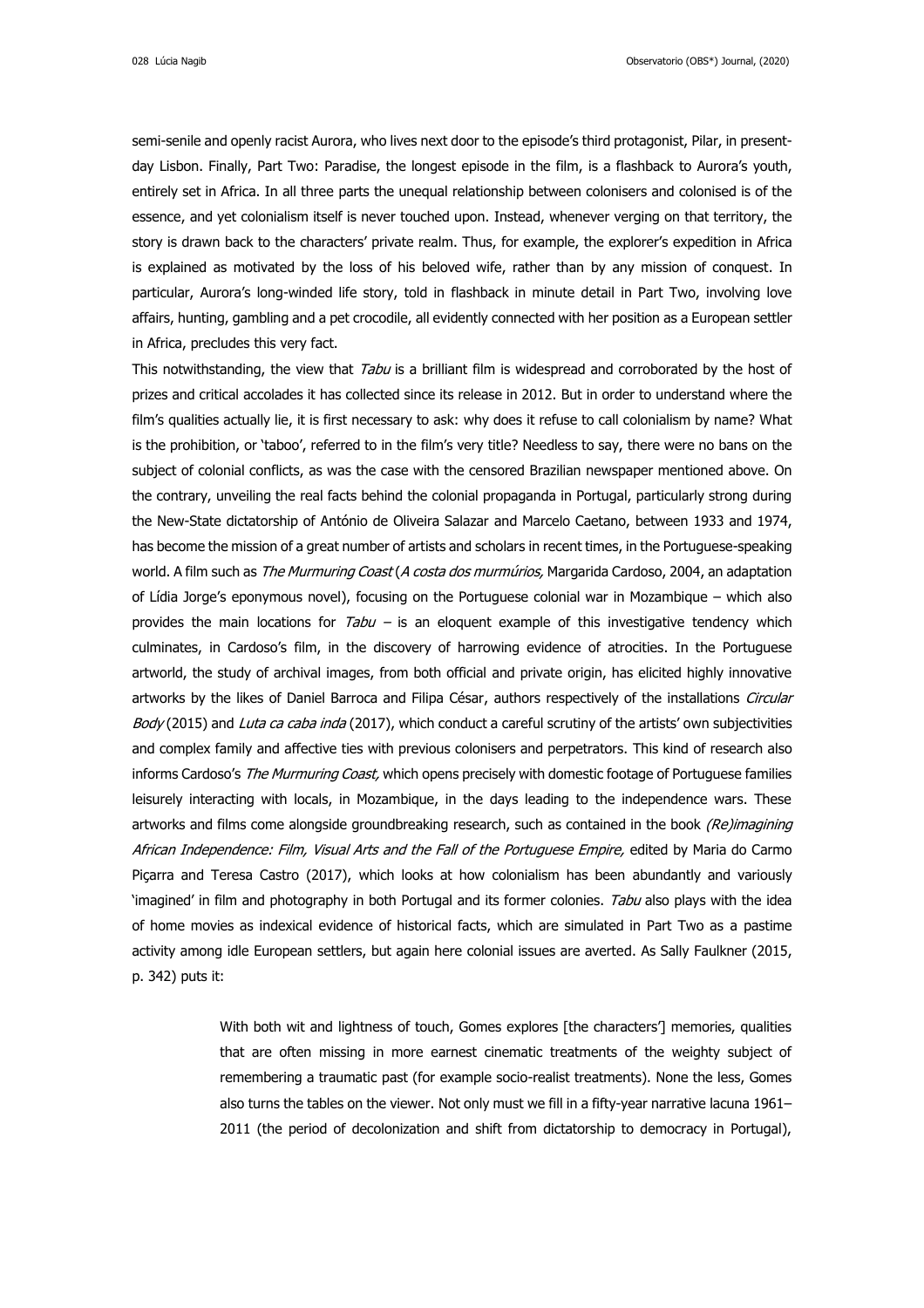colour in the black-and-white image track and sonorize the silent dialogue, but also recognize that other experiences in the film remain taboo.

Taken at face value, the tone of playful parody and irony adopted in the film's purposely incoherent storylines, combined with its systematic diversions towards trivial personal fabulations whenever a social issue is at stake, would verge on the frivolous. In his favour, however, director Miguel Gomes explains that he had never been to Africa before shooting Tabu, hence his and his film's inability to represent colonialism as lived experience, but only as 'film', or rather cinephilia. 'In Tabu', states Gomes, 'there is this invented Africa, which is based on a kind of fake memory of Africa, for which we can thank classical American cinema' (Prouvèze, n.d.), adding elsewhere: 'My memory of Africa is Tarzan, it's Hatari!, it's Out of Africa' (Wigon, 2012).

And yet this phony fantasy elicits a sense of foreboding, of an ominous truth lurking underground, whose form and content remain unknown, but whose historical reality is unequivocal. This effect is obtained, this article argues, thanks to the employment of indexical and medium realisms. The entire action is set on real locations, in Mozambique, in the prologue and Part Two, and in Lisbon, in Part One. Though the protagonist roles were given to renowned professional actors, such as Teresa Madruga (Pilar), Laura Soveral (Aurora) and Carloto Cotta (Gian Luca Ventura), others are simply playing themselves, such as the Mozambican villagers and workers in the prologue and Part Two, and the Polish young woman Maya Kosa, called by her own name Maya in the film. Improvisation is also visible on the part of both non-professional and experienced actors, all at the mercy of Gomes's usual working method of a loose script complemented haphazardly by chance events. There is even an attempt, in Part One, at identifying the film with the course of real life by means of the diary form, with title cards indicating day, month and year of each scene, which coincide exactly with the period the film was being shot, around Christmas and New Year in 2011-12. The film also displays extensive ethnographic material, consisting of documentary footage of local rituals, habits and farming routines in Mozambique, in the prologue and Part Two. Finally, long takes, aimed at preserving the integrity of phenomenological time and space, are employed in some key scenes as will be analysed below.

As for medium realism, as noted by Faulkner in the quote above, Tabu promotes a systematic dismantling of cinema's constitutive devices. Colour, sound, music, montage, dialogue, acting and storytelling are denaturalised order to expose the manipulation they produce. The exclusive use of black and white highlights the absence of colour; discontinuous storytelling triggers the awareness of montage; muted dialogues evidence the need of sound; and acting is often glaringly artificial. Medium realism is furthermore apparent in the film's cinephilic fabric, made of countless nods to other films, starting with Murnau's classic Tabu (1931), which gives title to the film (see Owen (2016) and Faulkner (2015) for other myriad citations). The use of the now obsolete 35mm gauge for Part One, set in present-day Portugal, and of the archaic 16mm for the prologue and the African flashback in Part Two, is a cinephilic choice that drives the film's visuals away from contemporary digital virtuality and back to its early haptic materiality. Black and white stock has long been a cinephile's pièce de résistance, particularly prominent during the 1980s postmodern nostalgia for Hollywood film noir. A programmatic example in this respect is Wim Wenders' The State of Things (1982), in which both the characters of film director Fritz Munro and his DoP Joe Corby fervently defend the blackand-white stock because, as Fritz explains to his Hollywood producer Gordon, 'The world is in colour, but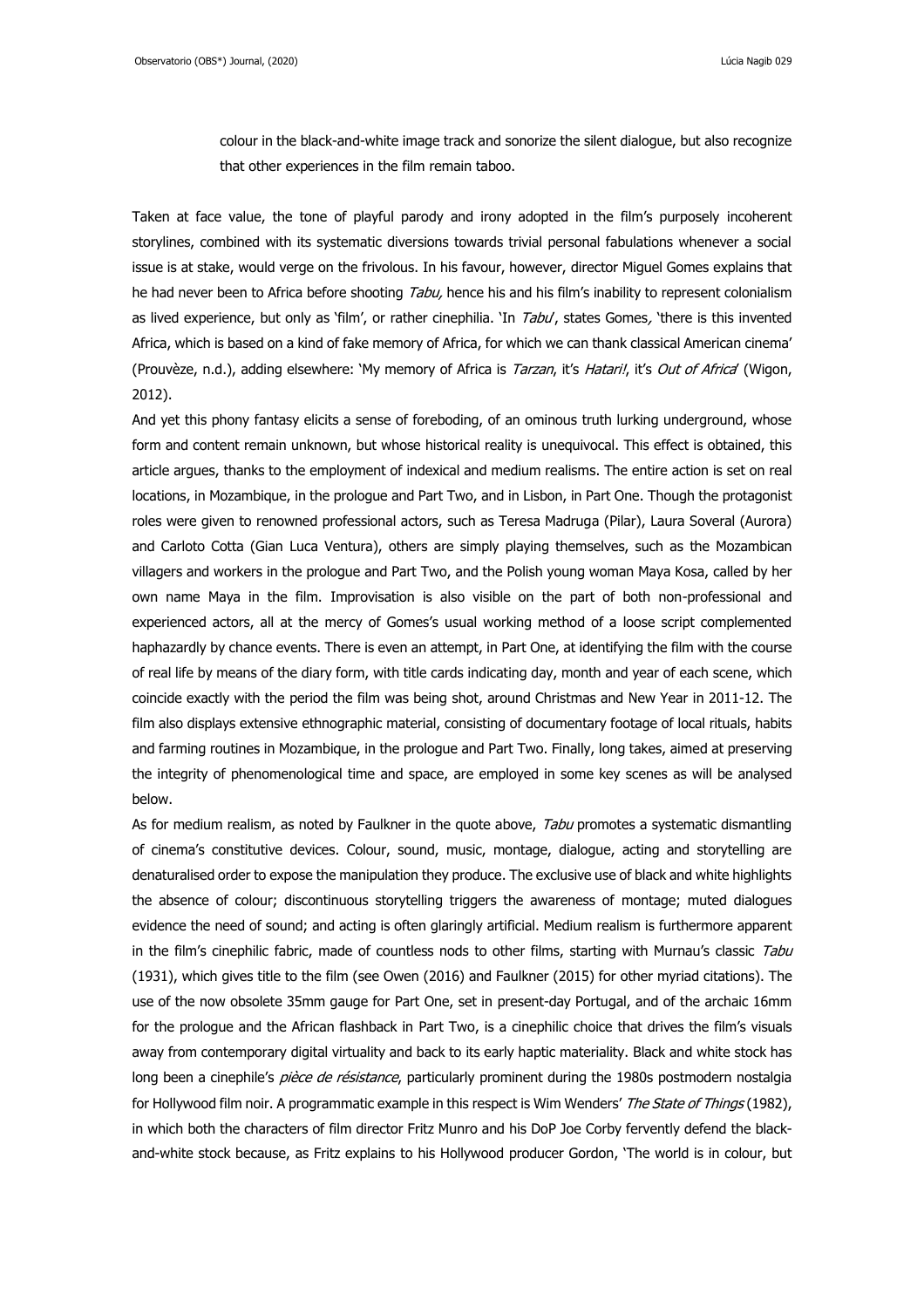black and white is more realistic'. Turning his back on Hollywood's artificial colouring, in a film also coincidentally shot in Portugal, Fritz Munro – whose name combines Fritz Lang and Friedrich Wilhelm Murnau, and who is himself a cinephile – helps us to understand how Gomes at once reveres and subverts the tricks of conventional cinema.

In what follows, I shall analyse these two opposites, but complementary movements in the film: on the one hand, the foreclosure of history, and, on the other, the grounding of the story in the reality of both the objective world and the medium itself. The aim will be to define a possible truth procedure, as defined by Badiou (2002; 2007), contained in the film's self-defeating fantasy.

#### **The Historical Black Hole**

Tabu's first abrupt diversion from the subject of colonialism occurs already in the prologue, before Part One is announced. Though presented as the introduction to the plot, this prologue turns out to bear no relation whatsoever with what follows, except for a vague analogy between a man-eating crocodile here and a pet crocodile featuring later on in Part Two: Paradise.

It starts by presenting a dejected-looking bearded man, standing in a wooded area, facing the camera, sporting a pith helmet and a water canteen strapped across his chest, while semi-naked black natives walk past him carrying spears, trunks and animal cages. A voiceover commentary, uttered by director Gomes himself and often at odds with the images, defines this character as an 'intrepid explorer', crossing the 'heart of the black continent', whom 'neither wild beasts nor cannibals seem to frighten'. Natives continue to be shown, clearing the vegetation with their machetes under the explorer's apathetic gaze. According to the voiceover, he is there at the service of the King of Portugal and, above him, God. However – and here comes the first radical diversion from the subject of colonialism – the actual reason for his expedition is his heart, 'the most insolent muscle in all anatomy', that made him leave the land where his beloved wife had died. The deceased then appears to the explorer, in 'the garments that hugged her body when she returned to dust', to declare that far as he may travel, 'he will never escape his fate'. Following this, he throws himself in the river and is presumably devoured by a crocodile. However, this is not shown to the viewer. Instead, we see a group of native dancers lined-up in a semi-circle who, following the off-screen sound of a fall in the water and the blow of a whistle by one of them, start to sing and dance accompanied by drummers shown in an interspersed shot. The voiceover goes on to say: 'Night falls on the savannah, as will a thousand and one nights more', and from then on, a crocodile, 'accompanied by a lady of yore', became a regular apparition in the jungle. The camera then pans along a living crocodile and up the figure of the explorer's deceased wife sitting next to it.

According to Gomes (Martins, 2012), the character of the explorer is loosely inspired by the life of nineteenth-century Scottish explorer David Livingstone, who lost his wife to malaria in Africa, which is of little help in explaining this character or anything else in this prologue. Of course, this tale is there to be discredited, and so is the voiceover commentary, a curious mixture of official discourses from colonial times and children's adventure books. It includes a nod to Gomes' own Thousand and One Nights (or Arabian nights), the film in three volumes he would shoot thereafter and had already been working on then, loosely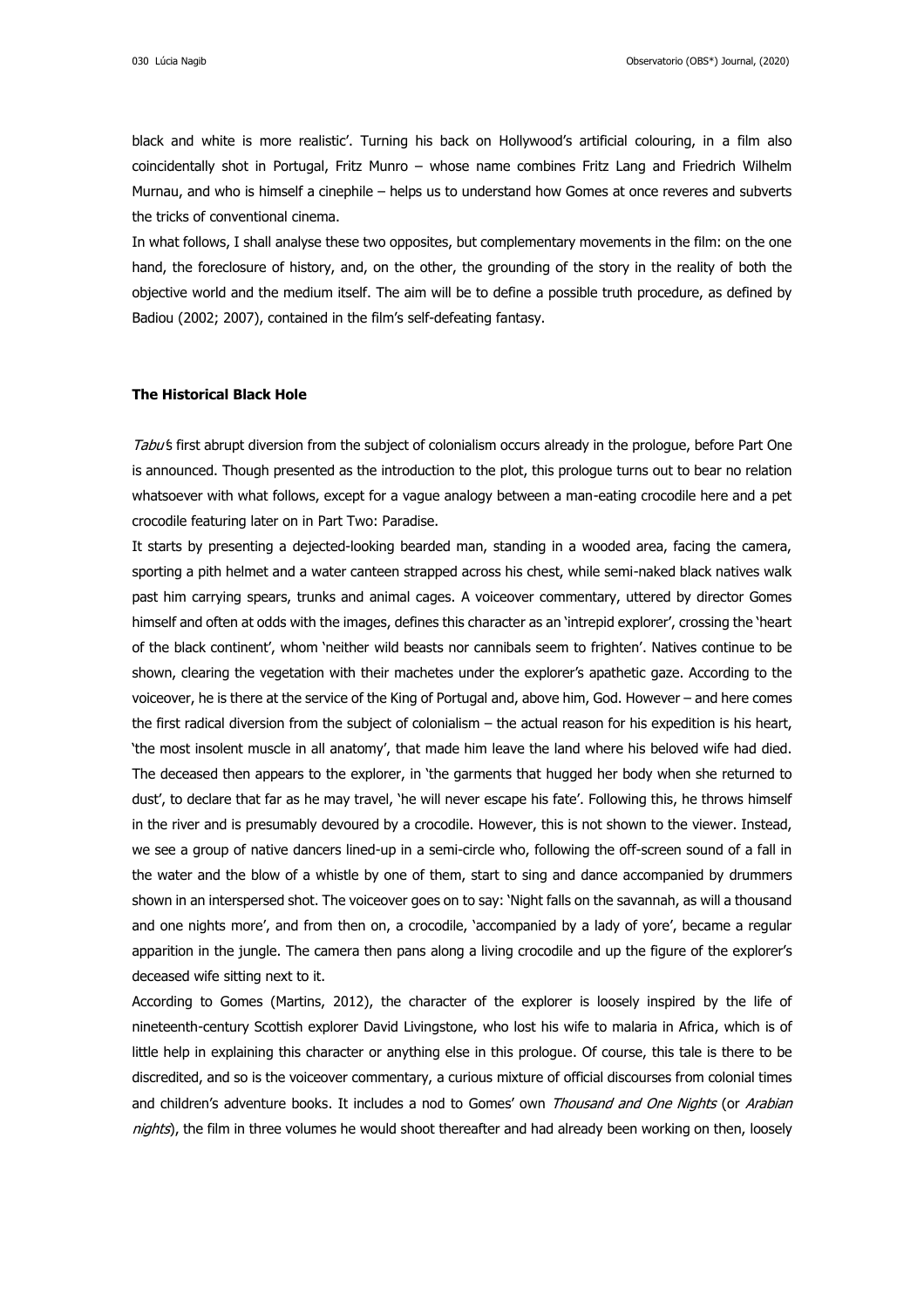based on the famous collection of folk tales that lends its sprawling portmanteau narrative style to Tabu's Part Two.

Then comes Part One: A Lost Paradise, with the image of a solitary middle-aged woman, later revealed as Pilar, sitting in an otherwise empty cinema, intently looking through her reading glasses (an odd accessory in a cinema) on the tip of her nose at what must be the credit roll at the end of a film. Thanks to the prologue's continuing music track, we are led to believe that the film she is watching is the story of the 'intrepid explorer' just shown. Thus, as history turns into a film and this into the reality of a present-day cinema, Pilar is introduced as a cinephilic alter-ego of Gomes himself, who until now was the primary spectator and voiceover narrator of the implausible explorer's tale. Given that in this section the film is set in present-day Lisbon, Pilar may well have watched a Portuguese version (or parody) of a Hollywood adventure in the jungle. Hillary Owen (2016, p. 64) suggests this could be something like O Tarzan do 5° Esquerdo (Augusto Fraga, 1958), in which a newly-wed working-class hero, struggling to make ends meet in Lisbon, dreams of being Tarzan in a tropical jungle. In Fraga's film, the dream shows the hero in a pond infested with crocodiles and other beasts, in a similar situation to Gomes' intrepid explorer. Another parallel between the two films refers to the music track. Brazilian tunes are played both during the jungle scene in Fraga's Tarzan and in the prologue of Tabu. In the former, we hear a noisy samba tune, a reminder of the jingoistic 'lusotropicalism' that animated Portuguese filmmaking in the colonial days. Tabu's prologue, in turn, features a piano version of 'Insensatez' ('How Insensitive'), a bossa nova classic by Tom Jobim and Vinícius de Moraes, here performed by Joana Sá, with the title 'Variações pindéricas sobre a Insensatez' (or 'Playful Variations on Insensatez'). With its excessive flourishes, in the manner of improvised piano-bar music, this piano version of the song emphasises the prologue's general parodic tone. Moreover, given that the song lyrics, absent in this version, refer to a lovelorn man talking to his own foolish heart, the informed spectator may find in it an echo of the melancholic explorer's 'insolent heart muscle'.

Though the prologue's story is self-contained, it resonates formally with Part Two: Paradise, dedicated to a flashback of Aurora's youth in Africa. Shot on the same black and white 16mm stock, Part Two is also narrated in voiceover, here provided by Aurora's former lover, Gian Luca Ventura. An apparent pun combining the forename of Jean-Luc Godard and the hero of Pedro Costa's Fontaínhas trilogy, the Cape Verdean Ventura, <sup>1</sup> Gian Luca is discovered by Pilar in a care home in Lisbon and brought to see Aurora on her deathbed, but they arrive too late. So he retells Aurora's story to Pilar and Santa in a shopping mall café, after her funeral, and Part Two evolves to his voiceover narration.

Not only this voiceover, but the soundtrack as a whole is in fact what provides a connection between the prologue and the subsequent film parts. The song 'Insensatez', dating from the early 1960s, finds a parallel with two songs from the Ronettes 1964 album 'Presenting the Fabulous Ronettes Featuring Veronica' played in the other two parts, and in so doing introducing a clear reference to a historical period. The first of them, 'Be My Baby', features in Part One, when Pilar is found yet again in the cinema, now on New Year's Eve, in the company of her painter friend deep asleep next to her; she weeps uncontrollably as the song plays out loud in some unidentified film. The second Ronettes song, 'Baby I Love You', is performed in Part Two by Mario, Gian Luca and their band, by the side of a derelict swimming-pool at the party of a decadent settler in Africa, where the band covers for the authentic Ronettes performing in the soundtrack. The choice is not accidental, for the early 1960s mark the beginning of the African independence wars. In Mozambique, the conflict started in 1964, the same year the Ronettes album was released. The group's musical simplicity and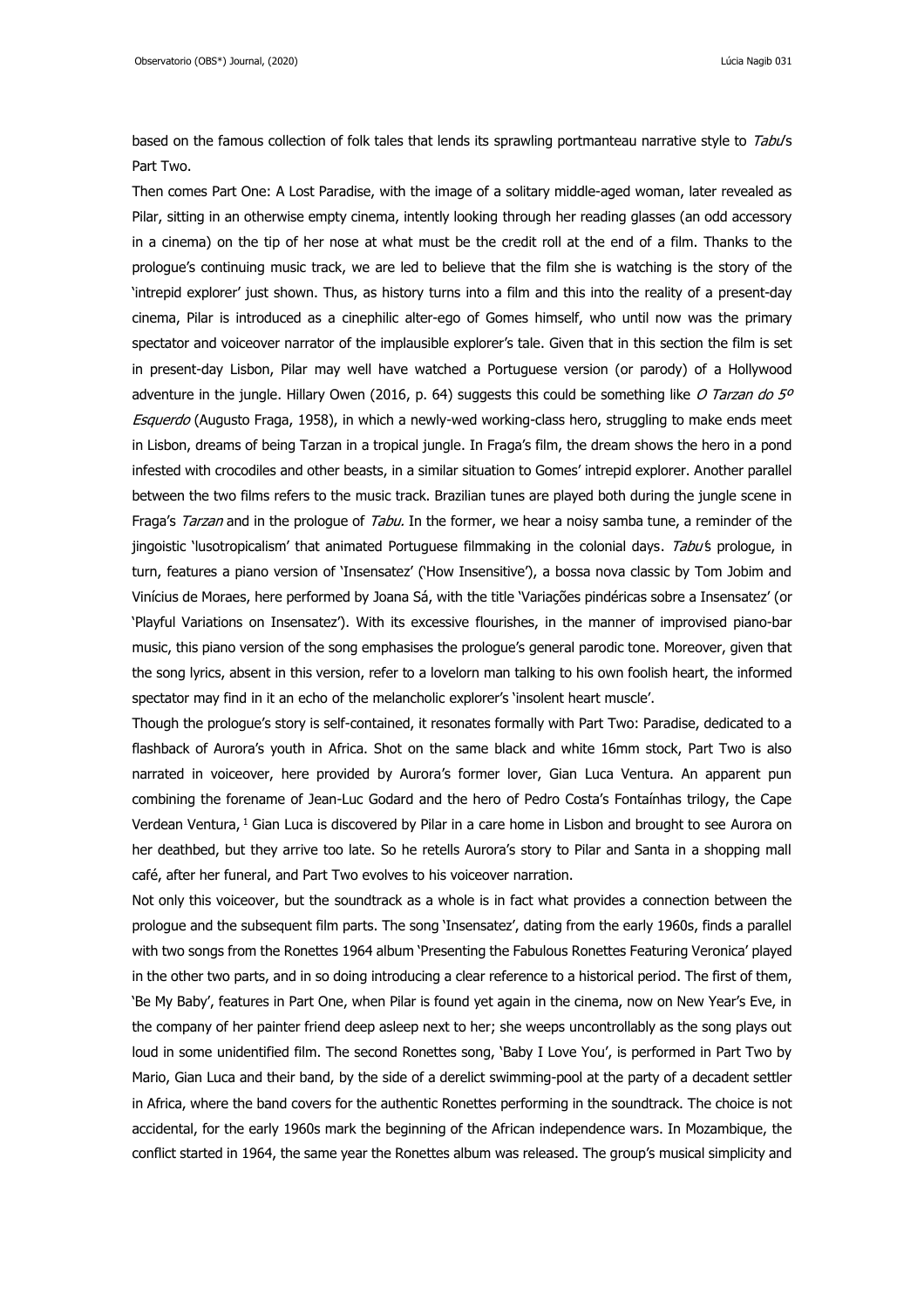032 Lúcia Nagib Observatorio (OBS\*) Journal, (2020)

the naivety of their lyrics stand in stark contrast to the 'socialist revolution' taking place in the country, which would eventually wipe out Mario's fortune, as old Gian Luca's voiceover retells. In turn, Pilar's weeping to the sound of the Ronettes suggests her implication in the same tainted past of those European settlers in Africa, including her neighbour Aurora.

As in the prologue, the characters are silent in Part Two, though all other ambient sounds remain audible. Or rather, the characters' conversations, of which there are plenty, are muted and must be guessed from their exaggerated lip movements and gestures, while their story continues to be told by Ventura's voiceover. Owen (2016, p. 64) makes the interesting suggestion that Part Two could be understood as a 'silenced' rather than 'silent' film, citing as a possible inspiration for it another cinephile source, the film Feitiço do Império (António Lopes Ribeiro, 1940), a unique feature-length fiction film of the Agência Geral das Colónias, created by the New State regime and intended to document the lives of Portuguese settlers in Africa. Feitiço do Império shows Portuguese characters involved in hunting adventures and love conquests in Africa, but most of the film's soundtrack has been lost; the surviving fragments of the film kept at the Cinemateca Portuguesa are most likely the version seen by Miguel Gomes and his cinephile circle. By inserting the false handicap of the inaudible dialogue into his own new film, Gomes again attempts to divert the viewer's attention from the history of colonialism to the reality of the medium, all the while candidly exposing the gap in personal historical experience.

As Ferreira (2014, p. 42) reminds us, such strategies of self-reflexivity and anti-illusionism 'could easily be described in the tradition of Brecht as alienating, or in the tradition of the "essay film" as trying to activate the spectators in order to make them evaluate the characters and the issues at stake. But this would only be half the story'. The other half is, in my view, the film's structuring aim to convey the reality of the black hole at its core. As Carvalho (2014, p. 125) puts it, 'Tabu asks us to think without telling us what to think', resorting to Lacan's *objet petit a* in order to explain and justify its false stories. The fundamental lack Carvalho (p. 122) identifies in it is, in his words, 'the residue of what Lacan calls the Real, that part of the Real which exceeds our narcissistic perception of reality […] that residue, that otherness, which signifies a lack in our perception of the world'. Along the same lines, Faulkner (2015, p. 357) refers to something 'unrepresentable' in the untold backstory of Tabu's characters, and indeed there would be scope to invoke, a propos of the film, Emmanuel Lévinas's (1991, p. 121) defence of, and respect for, what he calls 'the infinite alterity of the other', an ethics that would justify turning the focus away from the immeasurable plight lived by the victims of colonialism and towards an interrogation of the self.

On the other hand, and in tune with the director's avowed lack of experience in Africa and consequently of the colonial atrocities, the protagonists in the episode of Tabu set in the present day, in Part One, are all women, Pilar, Aurora and Santa, all of whom had presumably been kept away from and misinformed about the wars waged by their male counterparts. The only man in Part One interacting with these female characters is Pilar's old painter friend, who explains to her that he was discharged from the war effort in Africa, in his youth, because of his varicose veins – a disease far more common in women than men. As much as Pilar, who rolls her eyes at this explanation, the spectator should take this as yet another of the film's infamous detours, which ends with this pathetic comment by the painter: 'We've lost a soldier and gained an artist'. Given the dubious quality, as well as sinister appearance, of the painter's work shown in the film, it could certainly be taken as the makeshift figuration of some unexplained historical guilt.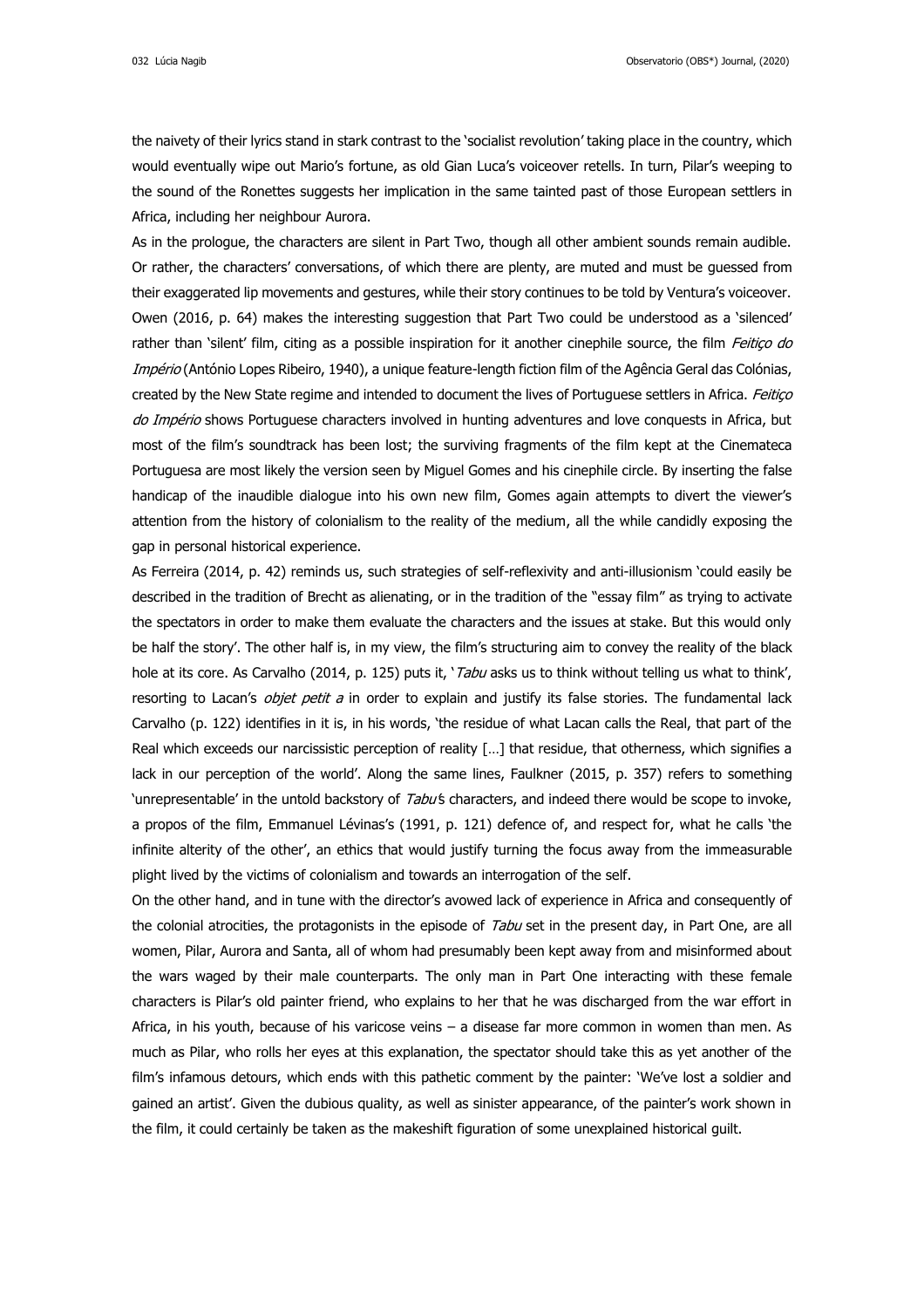In Part Two: Paradise, however, there are at least three important male characters: Aurora's husband, her lover Ventura and the latter's friend, Mario. But they all gravitate around Aurora, an autocratic woman notable for her unbeatable hunting skills. Aurora's husband is regularly away on business, leaving her free to enjoy sex with Ventura, even while she is pregnant with her husband's child, in complete oblivion to the convulsive political situation in the land. Mario, in turn, Ventura's best friend and crooner of their band, soon becomes close to Aurora's husband, to the point of Owen (2016, p. 67) identifying an implicit homosexual link across these three male characters. Indeed, Aurora eventually kills Mario when he gets in the way of her eloping with Ventura. Again, here, the characters' lack of direct experience of the colonial conflict is suggested by Ventura's voiceover, which says that he and Aurora 'met in secret while the others played their wars', thus justifying the film's recurrent diversions from the crucial subject of colonialism.

### **The Non-story and the Index**

However, if blank pages covered with phony stories is the path chosen by Miguel Gomes, this is certainly not the only one available for those filmmakers lacking in direct experience of history. A film such as Margarida Cardoso's The Murmuring Coast, which bears a number of interesting parallels with Tabu, takes an entirely different view. Here, the gruesome history of colonialism is knowable and representable, even if the point of view is provided by women who had no direct experience of it. In a similar way to Part Two of Tabu, in The Murmuring Coast the Portuguese women in colonial Africa are left behind in complete idleness, locked up in their houses or hotels, while their husbands are busy crushing independence movements in the hinterlands. Their ignorance of the goings-on is maintained by force, through mendacious radio broadcasts and printed news, fabricated reports from the front conveyed by the military authorities and most effectively by physical violence on the part of their husbands. However, Evita, the heroine married to the more liberal Second Lieutenant Luís, embarks, in his absence, on an investigative journey that culminates with her discovering a photograph of her husband planting a stick with the severed head of a black rebel on the roof of a village hut. Estela Vieira (2013, p. 80), drawing on Sabine and others, enlightens us that this photograph 'is in fact the superimposed figure of the actor on what is a real photograph from the Portuguese colonial wars'. Even if partially tricked, the image provides an indexical climax to the film, filling the gap in fiction with the piercing Barthesian punctum of documentary truth.

Nothing as explicit as that is to be found in Tabu. Nonetheless, its choice to locate the characters in real contemporary Lisbon, in Part One, should at least partially account for the revelatory power critics almost unanimously seem to recognise in it. Despite the stellar cast including Teresa Madruga and Laura Soveral, some of Portugal's most prominent actors, Part One is a documentary-like account of Lisbon, with its actual roads, airports, shopping malls and casinos. Some obviously improvised scenes show us Gomes back to his usual exercise in staying true to life by focusing on 'non-stories', without any beginning, end or purpose, that happen to common people as they go about their daily business. An example is Pilar and her painter friend's tour to Lisbon's Roman Galleries (a vast underground network built by the Romans and first discovered in 1771, during the reconstruction of the city after the earthquake of 1755). At a certain point the tour guide, looking straight at the camera, declares: 'For 23 years I performed my duty respectfully and with care. I buried 280 corpses. If there are any others around, I'm ready to do my job'. At this, we hear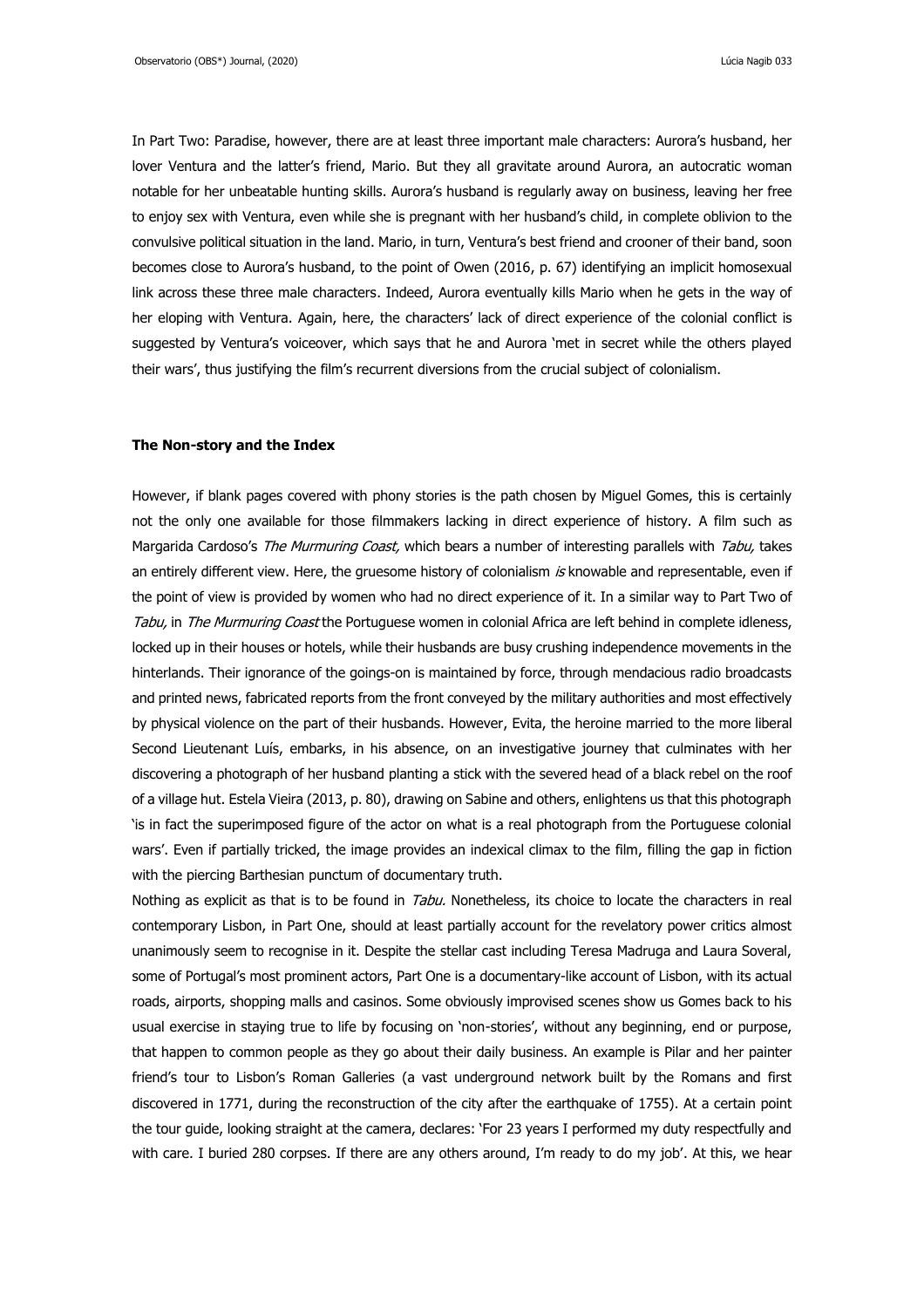034 Lúcia Nagib Observatorio (OBS\*) Journal, (2020)

Pilar bursting with laughter and then the camera turns to her and her friend, who protests: 'Man, do you talk nothing but nonsense?' The whole episode defies logical explanation, but is left there as a sudden burst of real life, in the figure of an actual gravedigger the film crew stumbled on and let evolve in front of the camera whilst documenting the real location of the Roman Galleries, a rare sight given that it only opens to the public once a year.

The same kind of procedure is at play in the episode of Maya, a Polish backpacker and a member of the Taizé sect, who is expected to spend Christmas time in Pilar's flat. She meets her at the airport, but, surprisingly, the girl pretends not to be Maya, but Maya's friend, in charge of informing Pilar that Maya is not coming anymore. Her Polish friends, waiting nearby, then call her by the name 'Maya', and the girl disappears with them. One more nonsensical tale, with no other apparent function than to give an authentic Polish girl the opportunity to improvise before the camera, in a life-like, hesitant way, including her repetitive utterances. Both Maya and the Roman Galleries episodes evidence not only indexical but also medium realism, by defying cinema's narrative rules and aligning the film to what Lyotard calls 'acinema', which 'rejects the process of selection and elimination' and accepts 'what is fortuitous and unstable' (Lyotard, 1986, p. 349).

Thus, systematically, fantasy is made to spring up from the phenomenological real, for example, in the scene of Aurora's introduction to the spectator. She has gambled her last penny in a casino and phones up Santa at home to come to her rescue. Santa appeals to their neighbour Pilar, who has a car and drives with her to the casino. The scene at the real Casino Estoril, the biggest in Europe, 18km away from Lisbon, is recorded with documentary precision. Santa stays in the car, while Pilar joins Aurora for tea at a table placed on a revolving platform, a real feature of one of the casino's cafés. Aurora, in a riveting performance by Soveral, then recounts to Pilar a dream in which her home is found invaded by monkeys, fighting and biting each other. She fears that her estranged daughter might come by and discover that she has been eaten by the monkeys, but then she is suddenly in the house of a friend – already dead for ten years – whose husband also resembles a monkey, but one that speaks. She is disappointed to realise that her friend is betraying her monkey-husband, albeit with other dead souls, some of them foreign celebrities. 'Lucky at gambling, unlucky in love' is the phrase uttered by the friend that persuades her to go gambling again. Captured mostly in one long take lasting for nearly three minutes, a procedure that since Bazin has been deemed the realistic device par excellence, Aurora's simian fantasy gives flesh and bone, in a convoluted way, to her prejudices against Africans, in particular Santa, who Aurora believes is plotting her death. On the formal level, the casino scene is Hollywood back to front in that the sliding backdrop behind Aurora and Pilar grounds in the reality of the casino the mechanism of the rear projection, a trick employed in the old days of American cinema to simulate movement in standstill, and whose clumsy artificiality is so evident that Laura Mulvey once described it as 'smuggling something of modernity' into the classical form (2012, p. 208). Here, instead, it is the classical fantasy that is smuggled into the modern realist procedure of the long take, and deconstructed through its superimposition onto reality.

On the level of the fable, what characters such as Aurora are trying to do is to tame reality by means of fantasy, as can be didactically seen in Part Two, when Aurora and her lover Ventura play at finding animal shapes in the clouds in Africa, and sketches of these animals  $-$  a monkey, a crocodile and a lamb  $-$  are superimposed on the clouds. While these might be the characters' favourite pets in Africa and the object of their domineering drive, the clouds refuse to fit entirely into the superimposed drawings, as much as Africa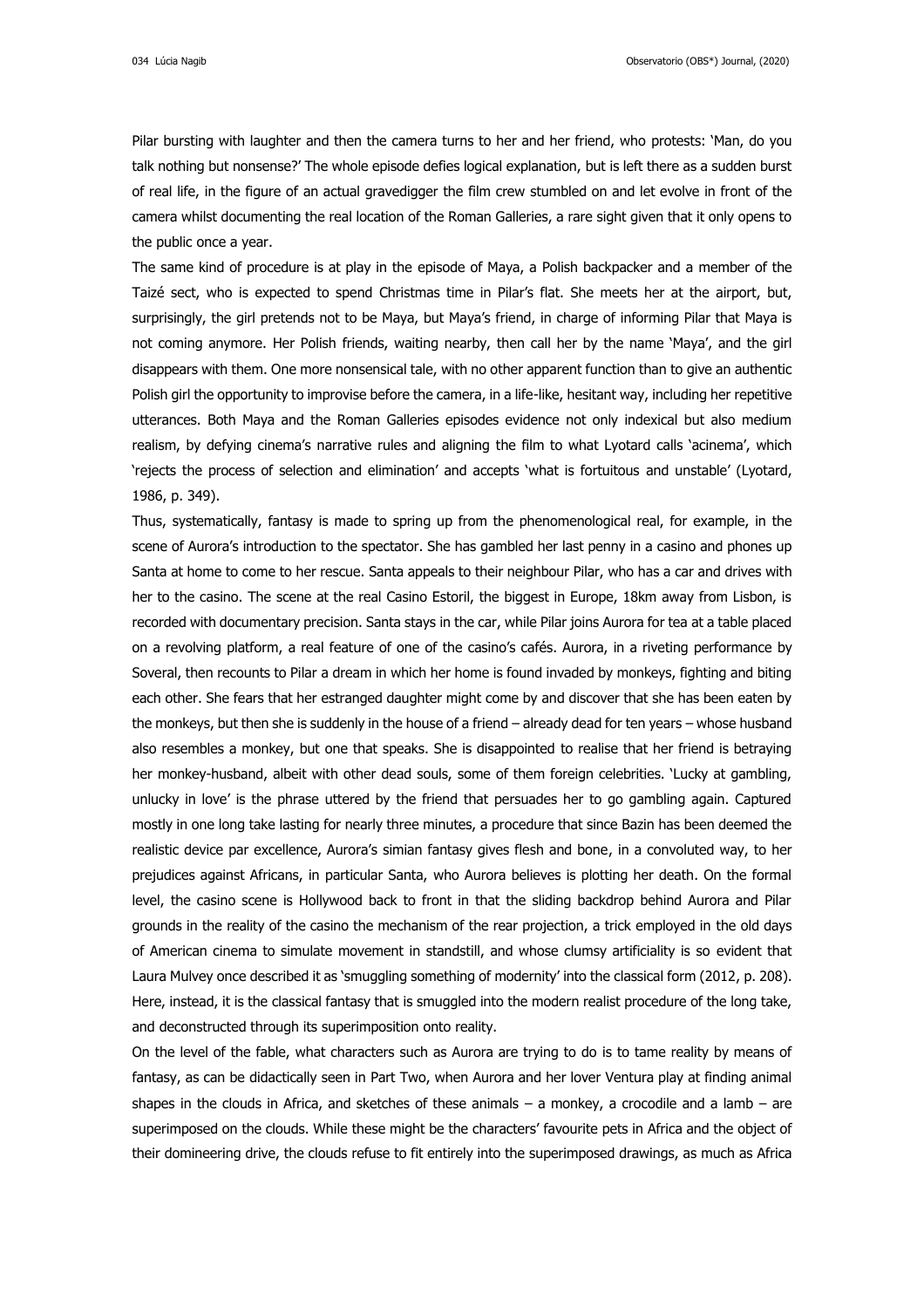withdraws itself from the colonisers' (and the film's) idea of it. Steven Shaviro (2014, p. 71) states, in defence of the current known as 'speculative realism':

> The real as such is nonconceptual, and the difference between the real and our concepts of it cannot itself be conceptualized. Our concepts are always inadequate to the objects that they refer to and that they futilely endeavour to circumscribe.

In its figuration of the inadequacy of fantasy to represent the real, Tabu is, conceptually, realist. In fact, in its recurrence, the pet crocodile functions as a cinephilic metaphor of Africa. In Part Two, the baby crocodile offered to Aurora by her husband soon becomes a dangerous big animal that frequently escapes the pond purposely built for it. That it might end up devouring the intrepid explorer, as seen in the prologue, is only to be expected.

Aurora's misguided attempt at applying her fantasies onto reality is further illustrated by her belief that Santa is plotting her death behind her back, a suspicion fuelled by the fumes emanating from Santa's nocturnal activities, described by Aurora as 'macumba' (witchcraft). The realist translation of this persecutory fantasy is however provided in the form of Santa having an innocent cigarette after a meal and reading Robinson Crusoe in a children's edition, in order to improve her literacy in the language of the former colonisers. The scene closes with an eloquent still-life composition, comprising the shells from the prawns she has just eaten, the book *Robinson Crusoe* and a pack of Aquia cigarettes, complete with the label 'Smoking kills' (Fumar mata), implying that, if Santa is risking anyone's life, it is only her own.

## **Fantasy as Truth Procedure**

One could speak of a structural fear in the film that places its core-subject under prohibition or taboo. Pilar, Aurora and Santa are linked to each other through a knowledge they cannot touch upon but which binds them together inextricably. The film provides a vague figuration for it, in the shape of the Mount Tabu, which seems to be (but is not confirmed as such) a hazy peak in the mountain range in the horizon of Aurora's African farm. Old Aurora, in Part One, is constantly assaulted by guilty feelings and claims to have blood on her hands, and in Part Two we learn that she once committed a murder. But Pilar, depicted as a selfless good Samaritan, is strangely supportive of her guilty neighbour, even transgressing a minute of silence, in honour of the refugee victims she works for, to pray out loud to Saint Anthony, at Aurora's request. Aurora, in turn, though dreading Santa, insistently seeks physical contact with her, most touchingly at the end, when on her deathbed she draws the name of Ventura with her finger in Santa's palm. At the same time, these elderly characters are openly rejected by the younger generation. Aurora's daughter born in Africa, at the time she was involved with Ventura, now lives in Canada and cannot spare more than 15 minutes for her mother when visiting Lisbon over Christmas, as we hear from Pilar. Pilar, in turn, is rejected by the young Maya who pretends to be somebody else in order to spend the Christmas holidays with her friends instead. Finally, old Ventura, now living in Lisbon, has been abandoned by his nephew (a belligerentlooking type, surrounded by dangerous dogs) in a care home.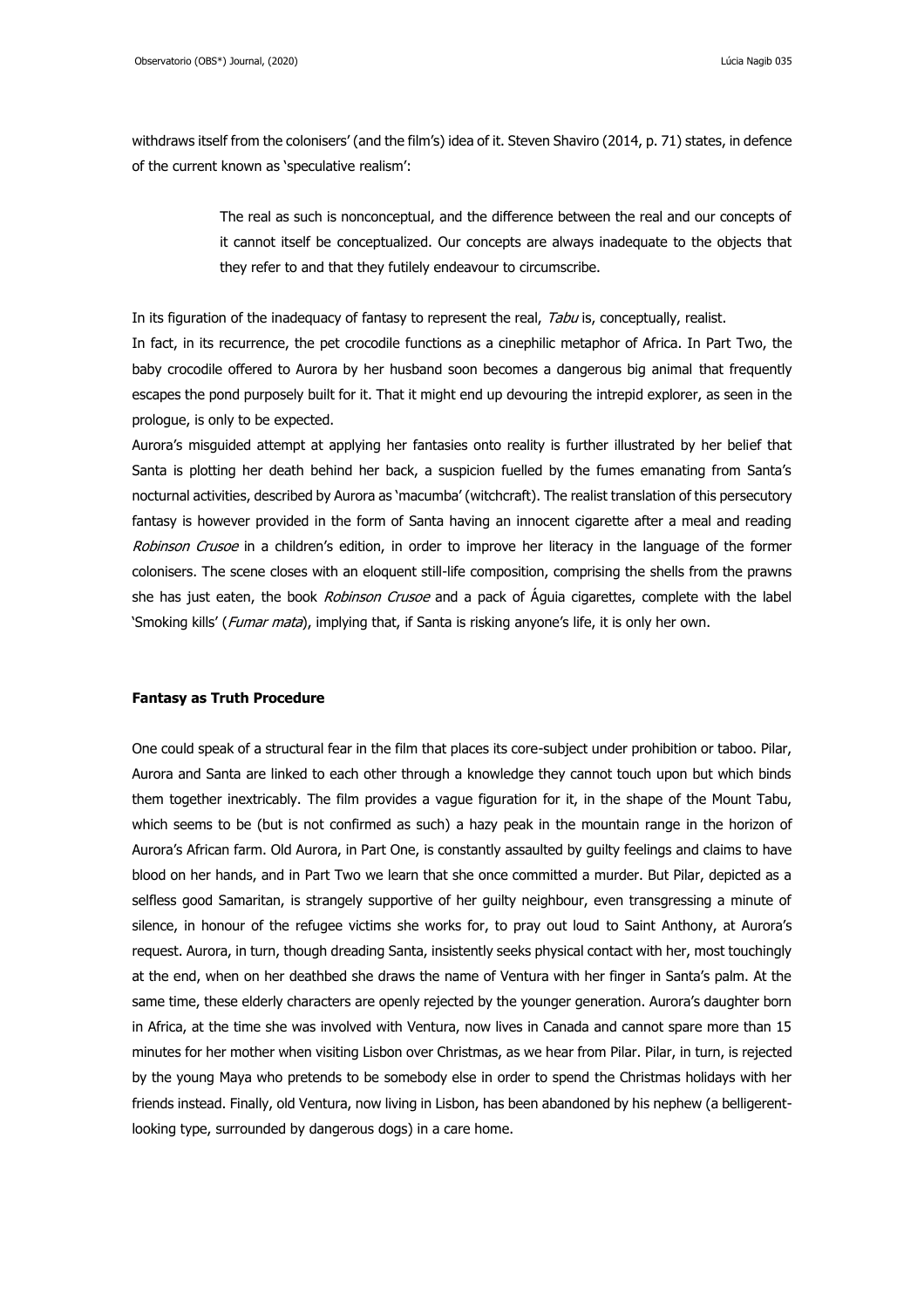The respect the film demonstrates towards these old characters' silenced knowledge could then perhaps be theorised in terms, not of a fear, but of a courage to face the void, the unknown, the nothingness that nauseated Sartre's characters. Elaborating on Heidegger's phenomenology, Sartre (1992, p. 17) states, in his magnum opus Being and Nothingness, that, even if unknowable, nothingness can be understood:

> There exist [...] numerous attitudes of 'human reality' that imply a 'comprehension' of nothingness: hate, prohibitions, regret, etc. For 'Dasein' there is even the possibility of finding oneself 'face to face' with nothingness and discovering it as a phenomenon: this possibility is anguish.

It is a mixture of hate, prohibition, regret and anguish that forms the atmosphere of Tabu, emanating from characters faced with a void they cannot name or explain except through nonsensical fantasy. On the level of the fable, this void could be simply defined as guilt, as expressed by Aurora. On the level of the film as medium, however, it is the unexpected encounter with a truth that presents itself within representation. Badiou's 'regime of truths', at the base of what I have termed an 'ethics of realism' (Nagib, 2011), may be of help here too. Badiou (2002, p. 32) defines truth as an 'incalculable novelty' that bores 'a hole in established knowledge'. Truth in turn is governed by the notion of 'event': 'To be faithful to an event', Badiou (p. 41) says, 'is to move within the situation that this event has supplemented, by *thinking* ...the situation "according to" the event'. Such notions of 'event' and 'situation' are applicable to Tabu if the 'event of truth' is understood as the uncontrollable documentary facts that burst into the 'situation', that is, the film's narrative construction. A situation, according to Badiou (2006, p. 174), can only occur once all multiple singularities are presented at the same time, constituting a 'state' in the Marxist sense as well as in the common sense of 'status quo' (Hallward, 2002, p. ix). For its representational character, the situation is thus endowed with a normative element which does not hold any truths in itself,

> precisely because a truth, in its invention, is the only thing that is *for all*, so it can actually be achieved only *against* dominant opinions, since these always work for the benefit of some rather than all. (Badiou, 2002, p. 32)

Therefore a truth, says Badiou (2007, p. xii) elsewhere, 'is solely constituted by rupturing with the order which supports it, never as an effect of that order', that is to say, by the emergence of the unpredictable event. The ethical subject, in turn, is characterised by 'an active fidelity to the event of truth' (p. xiii), which Badiou (2002, p. 35), echoing Sartre, derives from a choice, 'the same choice that divides […] the courage of truths from nihilism'. The libertarian tone of Badiou's statement reverberates throughout Tabu. Beyond any particular political orientation it may embrace, the film is actively committed to the truth of the profilmic event, that part that cannot and will not be controlled by the cinematic apparatus, or by pre-existing cinephilia or by any a priori knowledge on the part of the filmmaker.

A perfect illustration is the ritual performed by the group of African musicians and dancers after the death of the 'explorer', mentioned at the start of this chapter. Edited as if the performers were reacting to his death, in mourning or celebration, this documentary scene, shot in ethnographic style, with didactic closeups of beating hands and stamping feet, is flagrantly disconnected from whatever fiction it is edited within.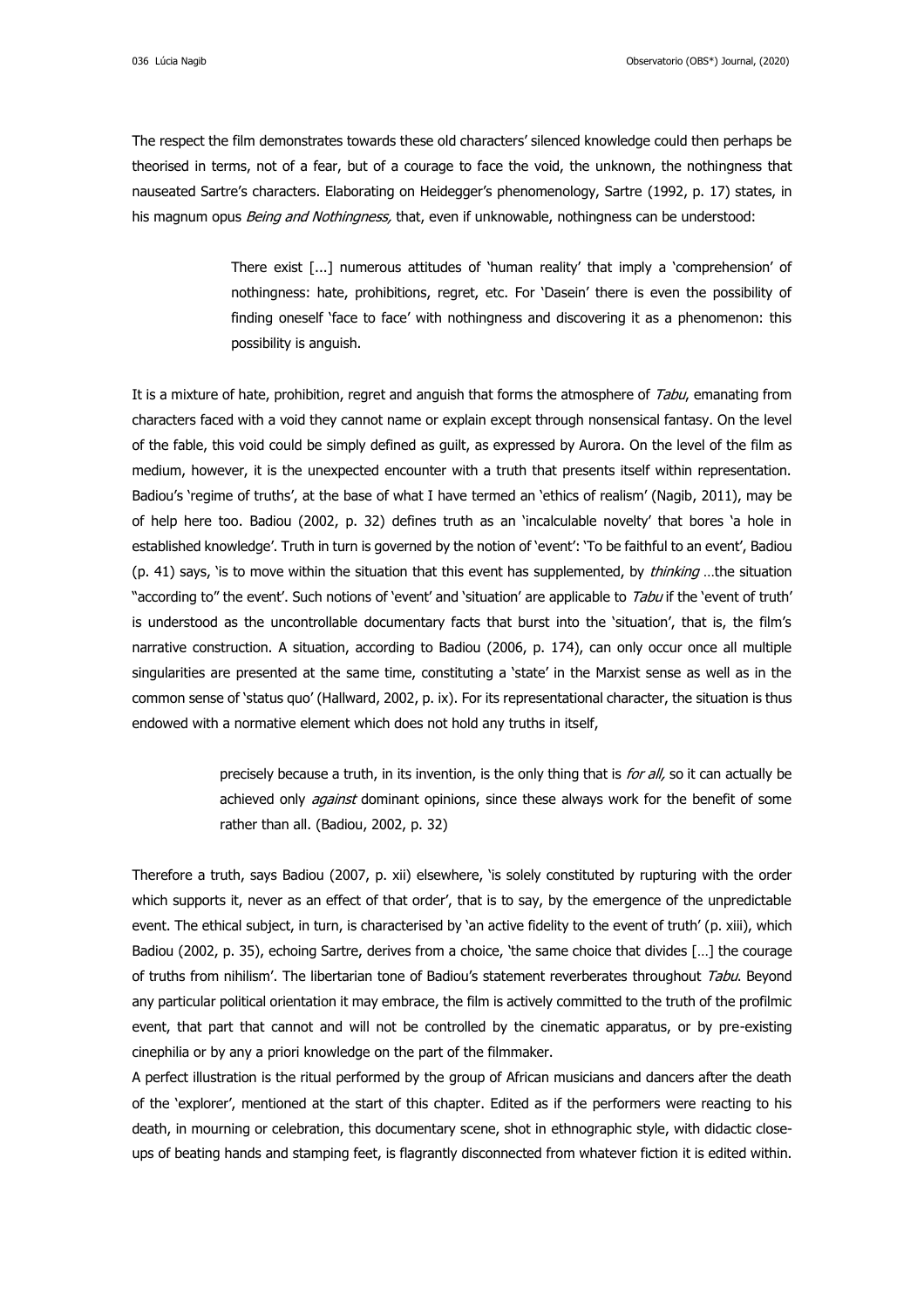Beyond any parody, these men and women, performing solely for the sake of the camera (and not of the fiction), reveal themselves as totally unknowable others, hence as an event of truth that dismantles the faux legend of the Portuguese explorer sacrificing himself for love.

In conclusion, I would say that in Tabu all is laughable, but there is no reason to laugh, given the enormity of the task it places in front of our eyes: thousands of blank pages to be filled out, not with our imagination, but with historical truth.

#### **References**

- Badiou, A. (2002). Ethics: An Essay on the Understanding of Evil, translated by Peter Hallward. London/New York: Verso.
- Badiou, A. (2007). Being and Event, translated by Oliver Feltham. London/New York: Continuum.
- Carvalho, J. M. (2014). Tabu: Time out of Joint in Contemporary Portuguese Cinema. Cinema: Journal of Philosophy and the Moving Image, 5, 113-126.
- Faulkner, S. (2015). Cinephilia and the Unrepresentable in Miguel Gomes 'Tabu'(2012). Bulletin of Spanish Studies, 92:3, 341-360.
- Ferreira, C. O. (2014). 'The End of History through the Disclosure of Fiction: Indisciplinarity in Miguel Gomes's Tabu (2012)'. Cinema: Journal of Philosophy and the Moving Image, 5, 18-46.
- Hallward, P. (2002). 'Translator's Introduction'. In Ethics: An Essay on the Understanding of Evil, translated by Peter Hallward (pp. vii-xlvii). London/New York: Verso.
- Lévinas, E. (1991). Totality and Infinity: An Essay on Exteriority, translated by Alphonso Lingis. Dordrecth/Boston/London: Kluwer Academic Publishers.
- Lyotard, J. F. (1986). 'Acinema'. In: P. Rosen (ed), Narrative, Apparatus, Ideology: A Film Theory Reader (pp. 349-59). New York/Chichester: Columbia University Press.
- Martins, Rui (2012), Miguel Gomes fala sobre *Tabu*. Retrieved from [http://expresso.sapo.pt/dossies/postais/postal\\_festival\\_internacional\\_de\\_cinema\\_de\\_berlim/migu](http://expresso.sapo.pt/dossies/postais/postal_festival_internacional_de_cinema_de_berlim/miguel-gomes-fala-sobre-tabu=f704744) [el-gomes-fala-sobre-tabu=f704744.](http://expresso.sapo.pt/dossies/postais/postal_festival_internacional_de_cinema_de_berlim/miguel-gomes-fala-sobre-tabu=f704744)
- Owen, H. (2016). Filming Ethnographic Portugal: Miguel Gomes and the Last Taboo. Journal of Romance Studies, 16(2), 58-75.
- Piçarra, M. d. C., T. Castro (eds.) (2017). (Re)imagining African Independence: Film, Visual Arts and the Fall of the Portuguese Empire. Oxford: Peter Lang.
- Prouvèze, A. (n/d). Interview Miguel Gomes: Time Out sits down with the director of 'Tabu', a tantalising tale of paradise lost, translated by Alex Dudok de Wit. Time Out (Paris). Retrieved from [http://www.timeout.com/paris/en/miguel-gomes-interview.](http://www.timeout.com/paris/en/miguel-gomes-interview)
- Sartre, J.-P. (1992). Being and Nothingness, translated with an introduction by Hazel E. Barnes. London: Washington Square Press.
- Vieira, E. (2013). "Politics and the Aesthetics of Absence in Margarida Cardoso's Cinematic Work". Hispanic Research Journal, 14(1), 67-85.